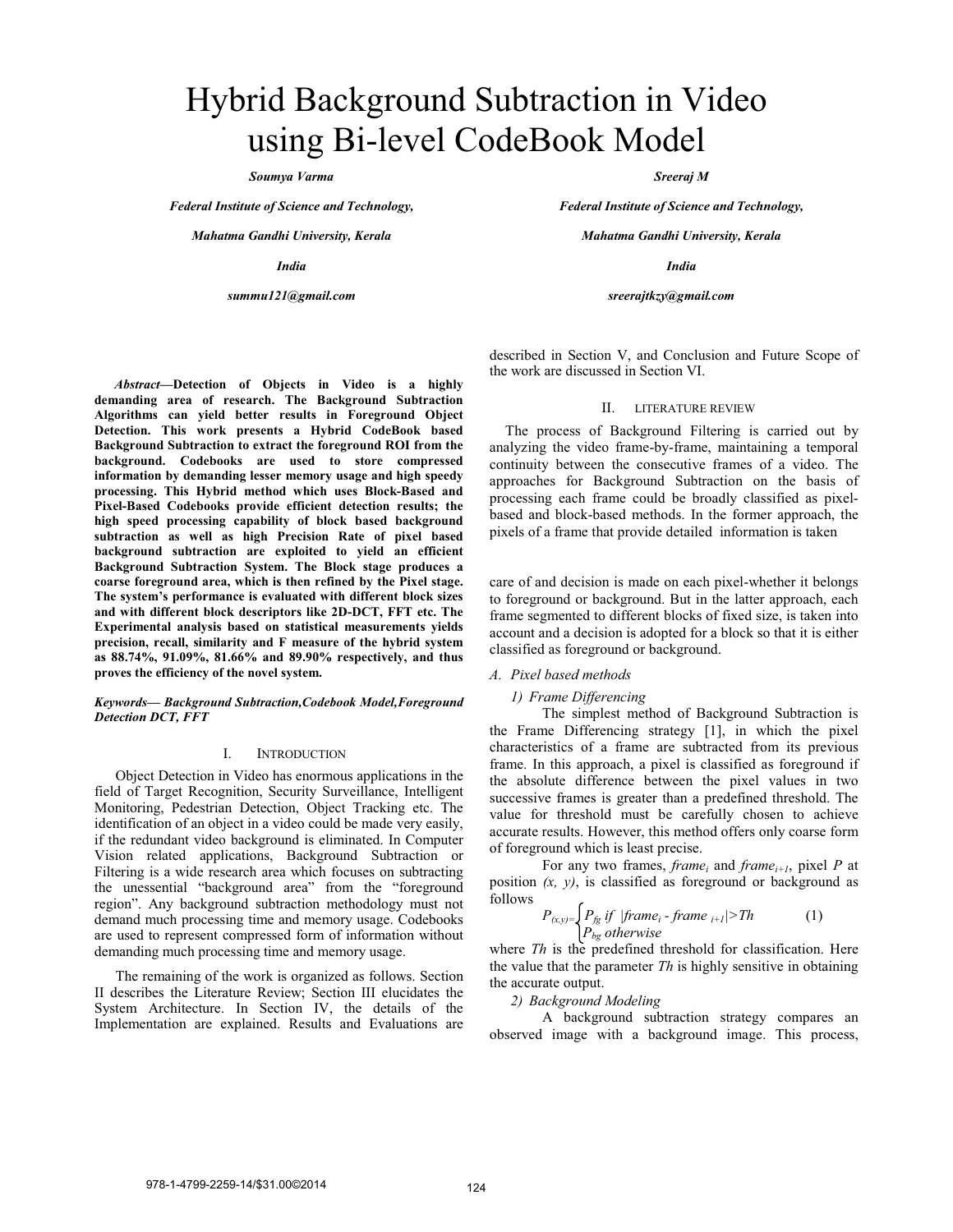divides the observed image into two disjoint sets of pixels that together comprises the entire image:the foreground pixel set and the background pixel set.

In Background Modeling approach, the background region is estimated from the sequence of frames by constructing a reference background image. Most of the background subtraction strategies make use of probability distribution to accurately estimate the reference model. Stauffer and Grimson proposed the Mixture Of Gaussians (MOG) [1,2] in which background modeling is accomplished by using multiple Gaussian distributions to represent each pixel. It has the advantage of effectively modeling the background even for stationary objects and better adaptability to background model. However, It is not capable of handling shadows, dynamic backgrounds etc. An easy and simple approach is adopted in [3] in which the foreground objects are detected considering the correlations between RGB channels. Here, a thresholding approach is based on color distortion and brightness distortion is being used. But the method is dependent on the background still frame to be loaded with each video, and is highly sensitive to thresholds. A typical Background Subtraction procedure is depicted in the following figure, Fig.1.



Fig.1.A typical Background Subtraction Procedure *3) Background Modeling using heterogeneous features* 

In [4], Han et.al use a set of visual features to effectively model background. In their work, a multiple feature based pixel-wise background modeling and subtraction technique is introduced and classification is performed by combining generative (using Kernel Density Approximation) and discriminative (using Support Vector Machine) techniques. The set of heterogeneous features are color, gradient and 6 Haar-like features. The background is modeled using visual features and 1D KDA is the density function used to perform this. After modeling background, distinction for background and foreground pixels are made. The final classification of the pixels is based on the output of SVM.

*4) Background Modeling and Subtraction using Probability based Framework* 

In [5], Chiu et.al views the background modeling and subtraction system as comprising of two modules namely: Initial background extraction and Object segmentation. The work is on color image frames. The major advantage of this probability based framework is that, it does not demand for large memory requirements as well as processing time. Also the threshold parameters used in the algorithm is automatically adjusted based on lighting variations, hence it is easy to update the initially extracted background.

*5) Background Modeling and Subtraction using Codebooks* 

K.Kim et al [6] introduced a codebook based foregroundbackground segmentation algorithm that could be used in realtime with minimal memory consumption. Codebooks [6,7] are used to represent background model in a compressed form, and is efficient in terms of speed and memory use compared to state-of-the-art background subtraction techniques.

 In [6], a pixel based codebook construction algorithm is introduced that works using a clustering algorithm like Linear Vector Quantization (LVQ). In order to segment a pixel as foreground or background two other relevant metrics like color and brightness difference are used. However, the method cannot handle dynamic background and sudden illumination changes.

 In [7], foreground is detected by a hierarchical scheme combining the pixel based and block based codebooks. The block based stage makes use of Block Truncation Coding (BTC), a lossy compression scheme and use some mean intensity values to represent each nonoverlapping blocks of an image in the video frame sequence. Pixel based stage makes use of the codebook model as described in [6].

# *B. Block based methods*

Majority of the works in background subtraction is carried at pixel level, and a few deals with region based or patch based. [8] deals with block based foreground detection with a cascaded classifier sequence to make decision for the blocks. The cascade comprises three classifiers , 1) location specific Gaussian model probability measurement, 2) similarity measurement using cosine distance metric, 3) temporal correlation checker. A pixel is probabilistically classified either as foreground or background based on the count of the blocks that contain this specific pixel that are classified as foreground or background.

• *Descriptor Generators for block-based methods* 

In block based method of background subtraction, the features that represent a block can be generated using the block descriptor. The standard descriptors are

# *1) Local Binary Pattern (LBP)*

LBP [9] is a powerful kind of texture descriptor that is gray-scale invariant. The LBP histogram computed over a circular region around a pixel is used as the feature vector. Large scale texture primitives could be captured, if the neighborhood is extended.

# *2) Block Truncation Coding (BTC)*

It's a lossy image compression algorithm which uses a fixed length compression method that uses a Q level quantizer to quantize a given region of the image.

*3) Discrete Cosine Transform (DCT)* 

DCT [8] is a widely used signal/image compression technique that transforms an image from spatial domain to frequency domain. It helps to separate a frame into regions of varying importance.

Computing the 2D DCT

- apply 1D DCT Column-wise (Vertical)
- apply 1D DCT Row-wise to resultant column-wise DCT (Horizontal)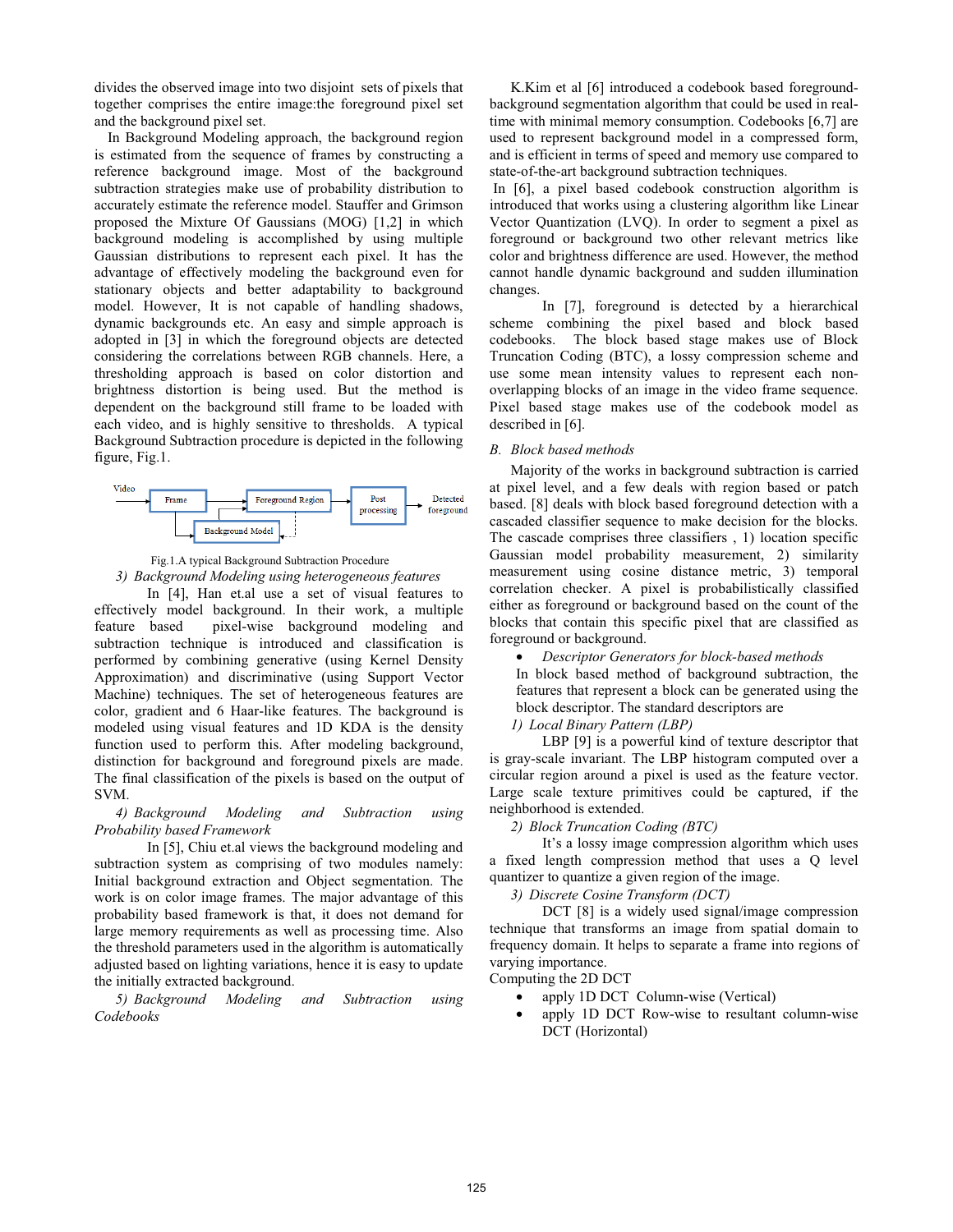## • or alternatively Horizontal to Vertical

*4) Normalized Vector Distance (NVD)* 

NVD [10] provides a normalized measurement of the inter vector distance between a multi-valued vector pair.

### III. SYSTEM ARCHITECTURE

The generic architecture of a system for Background Subtraction is depicted in the following figure, Fig.2.



Fig.2.Generic System Architecture

#### *A. Video to frame Segmentation*

The video to frame segmentation module takes a video as input and produces a number of frames determined by the 'frames per second' property and 'duration' of the video. Mathematically, each frame of the video is represented as in (2).

 $X_n: n > 1 \& n = fps \times t, \& t > 1$  (2)

where

- $X_n$  is the nth frame
- *n* is the number of frames
- *fps* represents frames per second
- *t* is the time duration



Fig.3.Video Segmentation Module

#### *B. Background Subtraction*

In this work, a two level Codebook Model is employed to achieve coarse-to-fine foreground detection efficiently. Block based processing has greater processing speed, though it has lower precision. Pixel based methods provide detailed information regarding the characteristics of the pixels and produce better True Positive Rate, however they take long processing time. The work focus on a coarse-to-fine foreground detection using a combination of Block based and Pixel based Stages. This hybrid method makes use of two codebooks namely Block-Based CodeBook and Pixel Based CodeBook. The Block based codebooks store the features of each blocks of a frame, whereas the Pixel based codebooks store pixel features in each frame. These codebooks are

constructed during the training phase and are used in the subsequent Detection phase. Figure 4 illustrates the architecture of Hybrid Background Subtraction Module.

 The Background Subtraction procedure consists of two phases.

# *1) Training Phase*

It is during the training phase that, both the Block based and Pixel based Codebooks are constructed. The first *T* frames of the video are used for training and the rest frames are used in Detection phase. During Codebook training, all *T* frames are considered at once. Block features, extracted using Block Descriptors, for the same block of entire *T* frames are used to generate a Block codebook for that block position. Likewise, for each block position, Block codebooks are constructed. Similarly, Pixel Intensity characters of a pixel at a particular position of entire *T* frames are used to construct Pixel codebook for that pixel position. Each pixel position has a Pixel codebook containing varying number of codewords. The constructed Codebooks are provided to the subsequent Detection phase for the purpose of foreground detection.



**1. Block Based CodeBook Construction**

The video frame is divided into non-overlapping blocks of size *m* x *m*. Feature Descriptor of each block is computed using 2D-Discrete Cosine Transform (2D-DCT).For each block, 4 strong DCT coefficients for each color channel (R,G,B) is extracted and thus a total of 12D-Descriptor represents a block. This feature vector of the block act as a codeword to the Codebook of the block position. Each block position has a Codebook consisting of *C* codewords from blocks residing in the same position of several frames. *C* varies for different codebooks.

 The image sequence with *M* x *N* could be divided to blocks of size *m* x *m*. Each block of *Frame f(i)* is accessed by indexing it as *Block, B(p,q).*The descriptor for each block is named as *Feature Vector*, *fv*.

The procedure of block based codebook training is as follows:

• Access block *B(p,q)* with *m* x *m* size of frame *f(i).*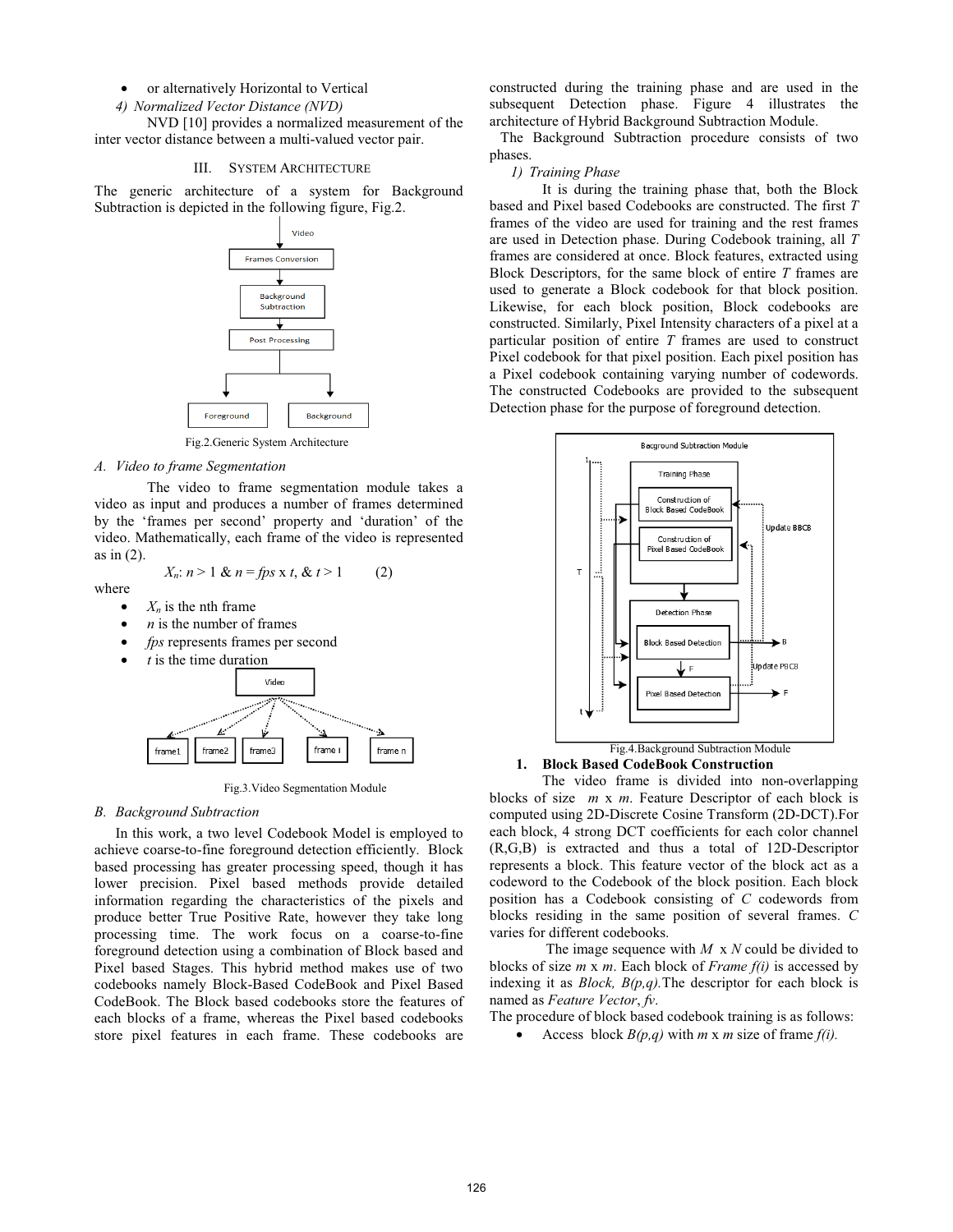- Compute 2D Discrete Cosine Transform (DCT) of the accessed block, and retain 4 strong DCT coefficients per color channel.
- This *4* x *3*, *12D* descriptor of the block *B(p,q)* is the feature vector or codeword *fv(p,q)* which is to be added to the CodeBook *CB(p,q).*
- Each codewords are entered to the CodeBook *CB(p,q)* only when there is no match with existing codewords in the *CB(p,q),* after checking with the codebook entries.
- Thus for each block position  $B(p,q)$ , a Codebook comprising of *C* codewords are stored.
- Totally *(M/m)* x *(N/m)* block based CBs are present for each frame *i* where  $1 \le i \le T$ .





During Pixel Based CodeBook construction, as in BlockBased CB construction, all *i* frames are considered at once where  $1 \le i \le T$ . Here the intensity value of each pixel in the three color channels is accounted as a pixel vector  $pv(x, y)$ . So, for each pixel position in a frame a 3D feature vector is created which is the codeword to be entered to Pixel codebook at position *(x,y)* where *1<=x<=M, 1<=y<=N.* 



Fig.6.Pixel Based CodeBook

*2) Detection Phase* 

Using the training frame sequence, Codebooks are already constructed. Now, using the Test sequence, from *T+1* to *t* foreground could be detected first by using Block-based detection method. Subsequently, this coarse foreground region is provided for the Pixel based detection where a fine detection is made. Each incoming block is checked against each codeword entry of the constructed codebook at the exact block position, to get a match. If a match is obtained, then the input block belongs to background region, otherwise it is a foreground region. The blocks that are marked as foreground by the block based stage is used by subsequent pixel based stage to make further refined foreground region. The results of this detection can be used to update both the pixel based and block based codebooks. Ultimately, the background and foreground could be separated in the test sequence.

The procedure is as follows:

- Each frame from  $T+1$  to t is processed one at a time to detect the foreground objects in that frame.
- Detection phase first uses Block Based CBs for Block Based CodeBook detection, and then Pixel Based Codebooks for Pixel Based Detection.
- Each block of the input frame is extracted and DCT descriptor is computed. This is then checked against all existing codewords in the CodeBook at position *B(p,q).*
- Match occurs if the block at hand belongs to background region. Update the CodeBook.
- If no match is encountered, then the block is likely to be a foreground region.
- Pixel Based Detection is then carried out to make fine refinements to the obtained coarse foreground.
- Thus a refined foreground is obtained using the proposed Hybrid CodeBook Model.

## *Match Function*

$$
match(fv_{input}.fv_{codeword}) = \int_{0}^{1} \text{ if } ((dist \times dist')/dim(dist)) < \lambda^{2} \quad (3)
$$
  
0 otherwise

*where*  $dist = (f_{V_{input}} - f_{V_{codeword}})$  (4) In Detection phase Euclidean distance is used to find a match. *Codeword Updation* 

Block based and pixel based codeword updation are as follows  $codeword_i = (1-a) \times codeword_i + a \times f \circ (p, q)$  (5)  $codeword_i = (1-\alpha) \times codeword_i + \alpha \times pv(x, y)$  (6) where  $\alpha$  is the learning rate coefficient and  $\alpha$ =0.05

# *C. Post Processing*

The background subtracted image may consist of noise, incompleteness in shapes etc. Post processing operations are a solution to such problems. Figure 5 shows the schematic representation of the Post Processing Module. This module comprises Median Filter and Morphological Filter.

*1) Median Filter* 

Median filtering is a nonlinear signal enhancement method used to remove salt and pepper noise and to smooth the signals by preserving edges. Window size 3 x 3 is used.

*2) Morphological Filtering* 

Morphological filtering helps in maintaining the shape of the foreground object, by adding pixels or removing pixels in the detected foreground object. Morphological Close which is dilation followed by an erosion- using the same structuring element for both operations is used.



Fig.5.Post processing Module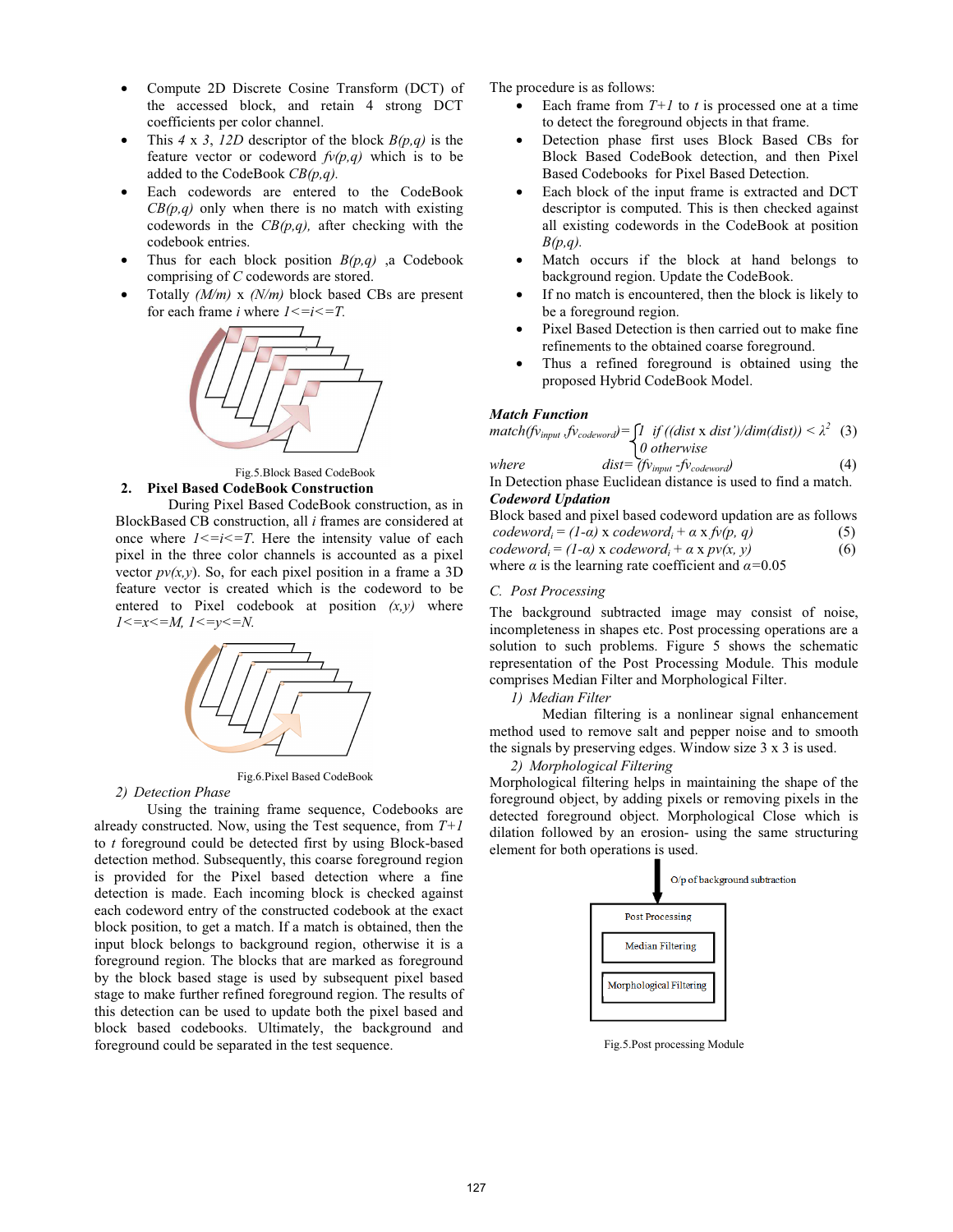# IV. EXPERIMENTAL EVALUATION

The evaluation of the system is carried out using standard datasets like WAVING TREES[13], Datasets from I2R Database like CAMPUS[13], WATERSURFACE[13], FOUNTAIN[13] etc. Training of the system is carried out using the first half frames of these datasets, and Tested using the rest frames.

## *A. Statistical measurements for System Performance*

The proposed hybrid system has been evaluated with Pixel based Codebook method, Block based Codebook methods and with Mixture of Gaussians. In order to evaluate the results, various statistical metrics like Precision, Recall, F-measure, and Similarity are used, which are as follows.

| $Precision = tp/(tp + fp)$ | (7) |
|----------------------------|-----|
| $Recall=tp/(tp+fn)$        | (8) |
|                            |     |

*F-measure=2\*((precision\*recall)/(precision+recall)) (9) Similarity=tp/(tp+fp+fn) (10)* 

The experimental results elucidates that the hybrid approach for background subtraction are superior either to stand alone block based or pixel based methods ( Table I). The threshold value for match function is set to  $\lambda = 4$  for 5x5 and 4x4 block sizes, throughout the work. For other block sizes,  $\lambda$ =6.

## *B. Block Based Descriptor Evaluation*

 The descriptors DCT and FFT are being evaluated for their averaged performance on test sequence of Waving Trees. There is no specific distinction in their performance for this test sequence. However, DCT proves to be superior to FFT in terms of precision, similarity and F measure. This evaluation is depicted in table II.

TABLE II Averaged Performance Comparison of DCT & FFT on Test

| Sequence of Waving Trees |        |        |  |
|--------------------------|--------|--------|--|
|                          | DCT    | FFT    |  |
| Precision                | 0.8874 | 0.8794 |  |
| Recall                   | 0.9109 | 0.9150 |  |
| Similarity               | 0.8166 | 0.8130 |  |
| F-measure                | 0.8990 | 0.8968 |  |

# *C. Evaluation of Processing speeds of DCT and FFT*

Block descriptors DCT and FFT were evaluated. FFT brings tremendous processing speed in comparison with DCT

 The table III depicts the time (in seconds) required by FFT and DCT descriptor to train a sequence containing just 20 frames. The experiment shows that processing speed of FFT is much more compared to DCT. Thus FFT produce output faster than DCT.

TABLE III Processing time Comparison of Block Descriptors

|               | FFT     | DCT      |
|---------------|---------|----------|
| Hybrid(4x4)   | 19.7699 | 188.6593 |
| Hybrid(5x5)   | 13.2607 | 121.6438 |
| Hybrid(8x8)   | 5.4065  | 48.0231  |
| Hybrid(10x10) | 3.5781  | 31.0414  |

In figure 6, first row depicts the sequence in RGB color channel, and Row II indicates the respective binary sequences.(1)refers to Waving Trees(frame287) with its Ground truth.(2) refers to the result obtained by Block Based method (size:8x8) and its binary (3) indicates Pixel Based result (4) shows the results with the hybrid approach(8x8).

The performance of various block sizes for the hybrid method is evaluated; fig 7 depicts its results.

In figure 7, each row represents the results for a specific block size. (a) refers to block size  $(8x8)$ , (b)  $(10x10)$ , (c)  $(4x4)$ , (d) (5x5).In each row, the first image depicts result of hybrid approach, second shows the same after morphological close operation, third depicts result after applying median filter of size (3x3).

|                       | <b>Precision</b> | Recall | <b>Similarity</b> | <b>F</b> score |
|-----------------------|------------------|--------|-------------------|----------------|
| Block-Based(4x4)      | 85.21            | 94.07  | 80.87             | 89.42          |
| Block-Based(5x5)      | 83.22            | 96.82  | 81.01             | 89.51          |
| Block-Based(8x8)      | 81.24            | 95.43  | 78.19             | 87.76          |
| $Block-Based (10x10)$ | 80.99            | 96.34  | 78.57             | 88.00          |
| Pixel Based           | 87.94            | 91.50  | 81.30             | 89.68          |
| Hybrid(4x4)           | 88.58            | 90.89  | 81.35             | 89.72          |
| Hybrid(5x5)           | 88.80            | 91.41  | 81.96             | 90.09          |
| Hybrid(8x8)           | 88.60            | 90.92  | 81.40             | 89.74          |
| Hybrid(10x10)         | 88.98            | 91.17  | 81.93             | 90.06          |
| <b>MOG</b>            | 63.64            | 80.00  | 54.91             | 70.89          |

TABLE I Performance Comparison using WAVING TREES Test Sequence

# *D. Output Observations*



Fig.6. Results of background removed foreground for Waving Trees Test **Sequence** 

The figure 8 shows the non-post processed test sequence image for various BGS methods. The results potrays the efficiency of the hybrid method over the Gaussian modeling techniques like Mixture of Gaussians. The proposed method is effective under dynamic environments and for outdoor sequences.



Fig.7. Performance Evaluation for various block sizes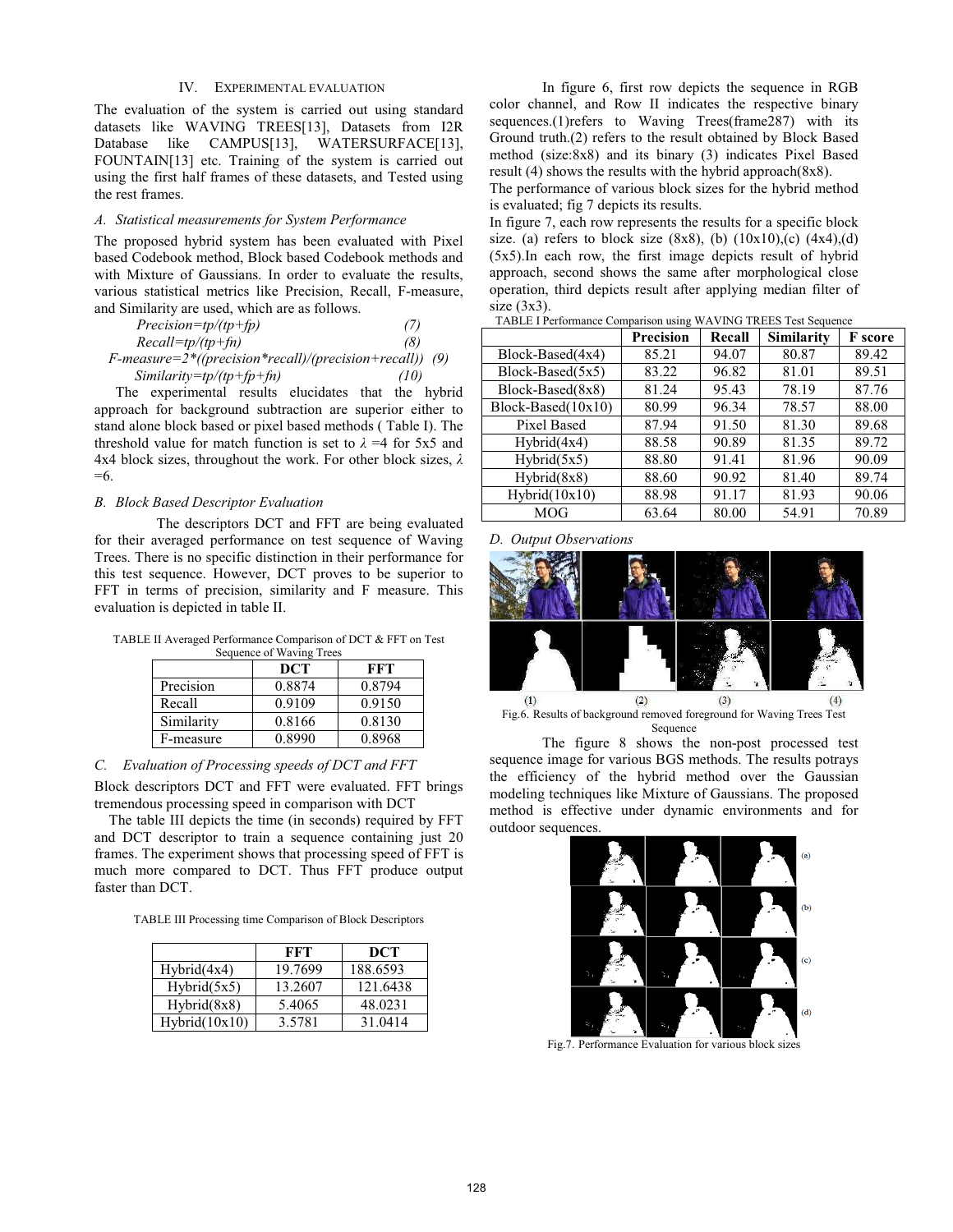

Fig.8. The Background Subtraction Output

The Background Subtraction output for 1.Mixture of Gaussians, 2.Hybrid method of block size (8x8), 3.(10x10), 4.(4x4),  $5.(5x5)$  is described in the figure 8.

Figure 9 depicts the output of the Codebook Background Subtraction method for Fountain[13] test sequence without using any post processing operations. Figure 10 is the output for Campus[13] test sequence which is highly dynamic.



Fig.9. The Background Subtraction output of Fountain test sequence

| $\epsilon$ |   | a. | í | . . |
|------------|---|----|---|-----|
|            | m |    |   |     |

Fig.10. The Background Subtraction output of Campus test sequence

# V. CONCLUSION AND FUTURE WORKS

The proposed hybrid system for Background Subtraction is evaluated to be very efficient in processing and in accuracy. Much of the background could be removed in Block Stage itself, the Pixel Stage is also incorporated so that better precision and rich contextual information could be achieved. Codebooks reveal to be useful in applications that demand speedy processing of data. The method is efficient in a different perspective; it could process the images in RGB color channels which is computationally thrice complex than a gray-scale image. The system is also efficient in terms of the feature descriptor used for representing a block. As obtained in the experimental evaluations, FFT descriptor processes blocks much faster in comparison with DCT; still DCT is slightly superior to FFT in terms of precision, similarity and Fmeasure. Another advantage of these descriptors is that, only with 12D features, better performance is obtained. Selection of Block size varies for different datasets. Performance of the system with Hybrid (8x8) and Hybrid(10x10) for WAVINGTREES reveals that Hybrid(10x10) produces slightly better results than Hybrid(8x8).

# *A. Future Scope*

This work need to be extended to include the following

- More comparisons based on various other Block Descriptors.
- The new algorithm of MIT called "Sparse FFT" would be introduced as a block descriptor that is not yet used as feature descriptor.
- Efficient Conical color model that can effectively segregate true foreground from shadow and highlight.

### **REFERENCES**

- [1] T. Bouwmans, F. El Baf, B. Vachon," Background Modeling using Mixture of Gaussians for Foreground Detection- A Survey", Recent Patents on Computer Science 1, 3 ,2008 219-237
- [2] C Stauffer, W Grimson, "Adaptive background mixture models for real - time tracking". Proceedings of IEEE Computer Society Conference on Computer Vision and Pattern Recognition, 1999, 2(6) : 248 – 252
- [3] M. Sivabalakrishnan and D. Manjula. "An efficient foreground detection algorithm for visual surveillance system." International Journal of Computer Science and Network Security, 9(5):221– 227, May 2009
- [4] B Han,L.S Davis,"Density based multifeature background subtraction with SVM",IEEE Transactions on Pattern Analysis and Machine Intelligence, VOL. 34, NO. 5, MAY 2012
- [5] C Chiu, M Ku,"A Robust object segmentation system using a probability based background extraction algorithm", IEEE Transactions on Circuits & Systems for Video Technology, Vol. 20, NO. 4, April 2010
- [6] K. Kim, T. H. Chalidabhongse, D. Harwood, and L. Davis, "Real-time foreground-background segmentation using codebook model", Real-Time Imaging, vol. 11, no. 3, pp. 172–185, Jun. 2005
- [7] Jing-Ming Guo, Yun-Fu Liu, , Chih-Hsien Hsia, Min-Hsiung Shih, and Chih-Sheng Hsu," Hierarchical Method for Foreground Detection Using Codebook Model", IEEE Transactions on Circuits & Systems for Video Technology, Vol. 21, NO. 6, June 2011
- [8] Vikas Reddy, Conrad Sanderson, Brian C. Lovell, "Improved Foreground Detection via Block-Based Classifier Cascade With Probabilistic Decision Integration", IEEE Transactions on Circuits & Systems for Video Technology, Vol. 23-1, Jan 2013
- [9] Marko Heikkil, Matti Pietik inen," A Texture-Based Method for Modeling the Background and Detecting Moving Objects", IEEE Transactions on Pattern Analysis &Machine Intelligence,Vol.28-4, Apr 2006
- [10]Takashi Matsuyama, Toshikazu Wada, Hitoshi Habe, and Kazuya Tanahashi, "Background Subtraction under Varying Illumination", Systems and Computers in Japan, Vol. 37, No. 4, 2006
- [11]O. Barnich and M. Van Droogenbroeck. "ViBe: a powerful random technique to estimate the background in video sequences". In Int. Conf. on